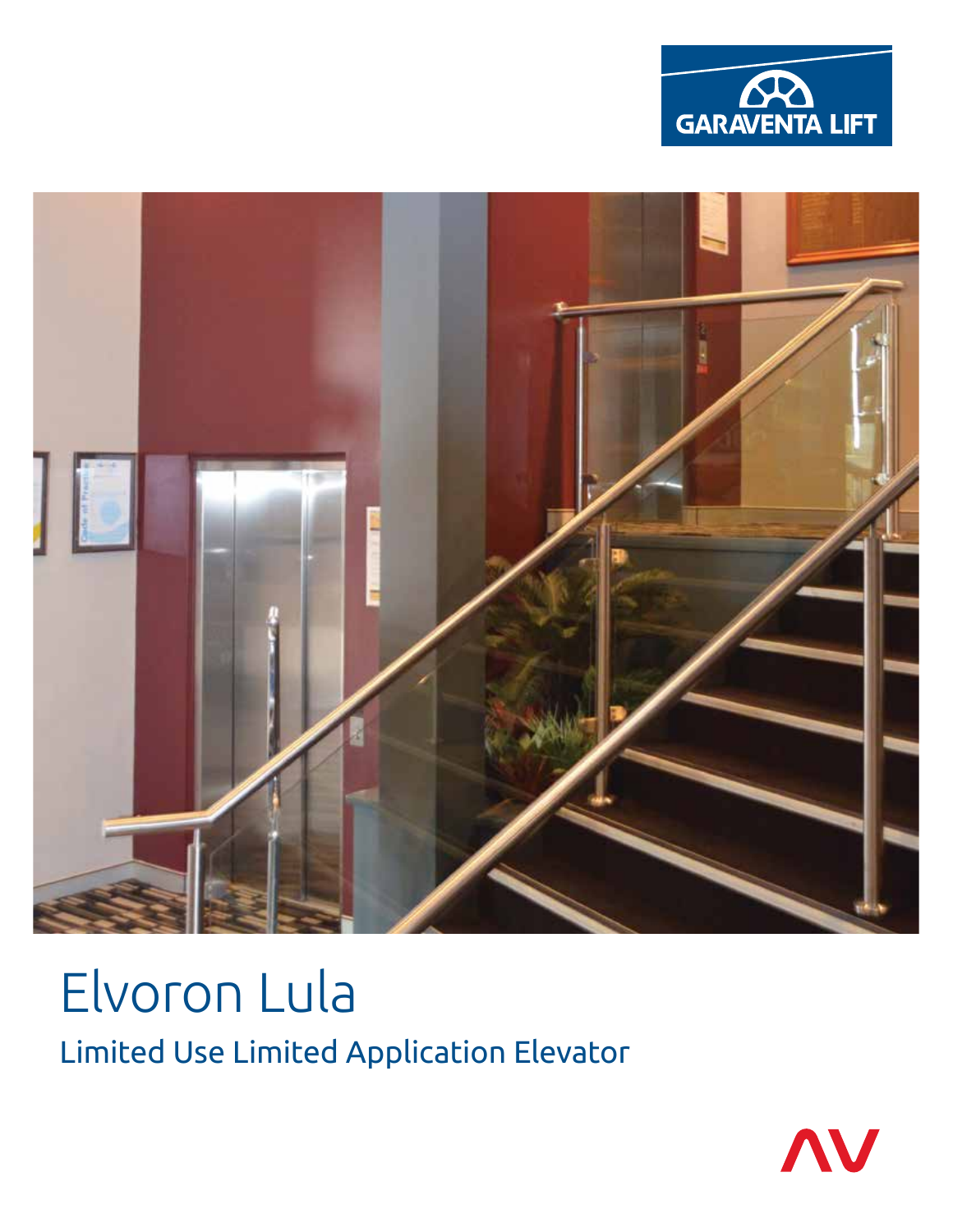## Technical Information

## Warning about LULA Elevators:

Local code authorities may have a limit on travel, capacity, car sizes and speed. Contact your local Garaventa Lift representatives before starting your project.

Drive System



- 1. 1:2 Cable hydraulic drive with automatic leveling, emergency manual lowering and instantaneous safety brake system.
- 2. Computerized (PLC) controller has an emergency backup power system for lowering in the event of power failure.
- 3. Two-speed hydraulic control valve provides smooth, comfortable starting and stopping.
- 4. Submersed hydraulic pump and motor ensures quiet operation.
- 5. Sturdy 8 lbs per foot elevator guide rail system ensures a smooth, quiet ride.
- 6. Heavy duty cantilevered car support sling provides capacity of up to 1400 lbs (635 kg).
- 7. Minimum pit depth is 14" (356 mm).

## Specifications

| <b>Related Load</b>             | 1400 lbs (635 kg)                                                                                                                                                                                                             |
|---------------------------------|-------------------------------------------------------------------------------------------------------------------------------------------------------------------------------------------------------------------------------|
| Speed                           | Standard 30 fpm (0.15 m/s) nominal speed. Option 40 fpm (0.2 m/s), contact Garaventa Lift                                                                                                                                     |
| <b>Travel Range</b>             | Standard: 25 ft (7.6 meters). For greater travel distances, contact Garaventa Lift                                                                                                                                            |
| Overhead Clearance              | 135" (3429mm). 114" (2896mm) with car top prop                                                                                                                                                                                |
| <b>Drive System</b>             | 1:2 Cable Hydraulic. Heavy duty car sling with roller guide shoes running on 8 lb. per foot steel T-Rails.<br>Quiet submersed pump and motor. Factory pre-set and tested 2-speed valve for smooth start and stop.             |
| Controls                        | Fully automatic push button operation. Garaventa-Design PLC Controller. Integrated self-diagnostics.<br>Digital floor indicator in car. Automatic car lighting upon entry. Illuminated push buttons                           |
| <b>Power Supply</b>             | Elevator: Standard 208 VAC three phase. Option 230 VAC single phase.<br>Lighting: 110 VAC single phase, 15 amps                                                                                                               |
| <b>Doors</b>                    | 36" x 80" (914mm x 2032mm) two-speed horizontal sliding hoistway and car doors                                                                                                                                                |
|                                 |                                                                                                                                                                                                                               |
| Safety Features                 | Emergency battery lowering system. Emergency manual lowering valve. Safety brake system<br>Automatic bi-directional floor levelling. Stop keyswitch and alarm button in car. Final limit switch.<br>Overspeed valve. Pit Prop |
| <b>Unique Standard Features</b> | Braille markings. Car direction lantern comes with audio and visual signals. Full height<br>photo-electric door sensors                                                                                                       |
| Code Compliance                 | ASME A17.1/CSA B-44. Section 5.2 LU/LA Elevators. ADA (Americans with Disabilities Act)                                                                                                                                       |
| <b>Popular Options</b>          | Integrated hands free telephone. Phone Monitoring. Custom car finishes. Additional handrails.<br>Buffer springs (increases your pit depth)                                                                                    |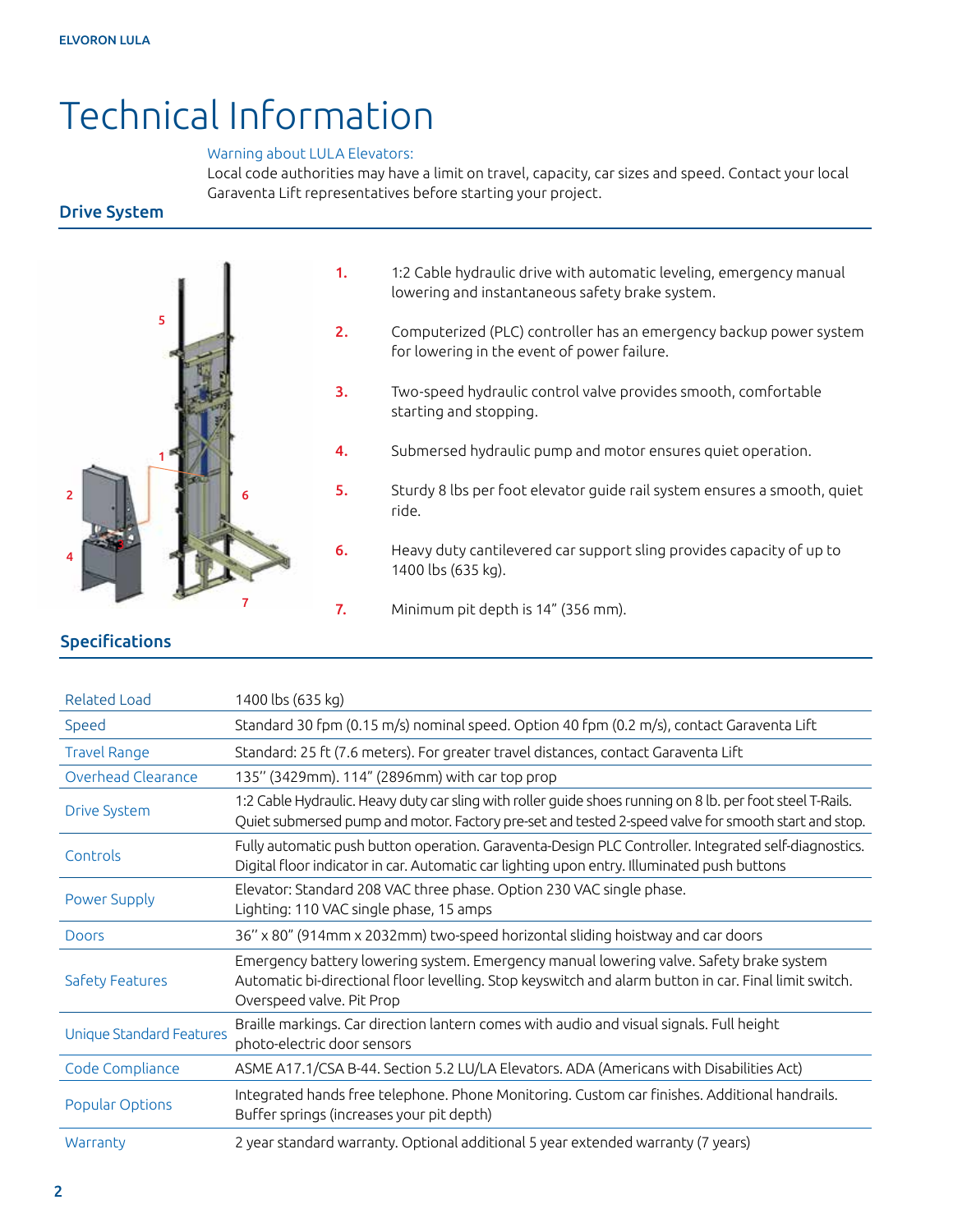## Finishes & Dimensions

## Laminate Wall Finishes



NOTE: If compliance to the Americans with Disabilities Act (ADA) is required, Style 3 or 4 elevators are restricted to use in existing buildings only.

**STYLE 2**  $\parallel$   $\parallel$   $\parallel$ 

**STYLE 3**  $\begin{bmatrix} \end{bmatrix}$  **STYLE 4**  $\begin{bmatrix} 1 \end{bmatrix}$  E4

E3 **STYLE 3**

#### Hoistway Dimensions **STYLE 2** E2

E1 **STYLE 1R**

|                                                      | Style 1R & 1L                                                |       | Style 2 |            | Style 3 |        | Style 4 |        |  |  |
|------------------------------------------------------|--------------------------------------------------------------|-------|---------|------------|---------|--------|---------|--------|--|--|
|                                                      | mm                                                           | in.   | mm      | in         | mm      | in.    | mm      | in     |  |  |
| Car Size $-48'' \times 54''$<br>$(1220 \times 1372)$ |                                                              |       |         |            |         |        |         |        |  |  |
| Hoistway Width                                       | 1753                                                         | $69*$ | 1753    | $69*$      |         |        |         |        |  |  |
| Hoistway Length                                      | 1854                                                         | 73    | 2070    | $81^{1/2}$ |         |        |         |        |  |  |
| Car Size $-42'' \times 60''$<br>$(1067 \times 1524)$ |                                                              |       |         |            |         |        |         |        |  |  |
| Hoistway Width                                       | 1753                                                         | $69*$ | 1753    | $69*$      |         |        |         |        |  |  |
| Hoistway Length                                      | 2007                                                         | 79    | 2223    | $87^{1/2}$ |         |        |         |        |  |  |
| Car Size $-51''$ x 51"<br>$(1295 \times 1295)$       | SEE NOTE ABOVE REGARDING ADA COMPLIANCE FOR STYLE 3 & 4 CABS |       |         |            |         |        |         |        |  |  |
| Hoistway Width                                       |                                                              |       |         |            | 1975    | 78 3/4 | 1975    | 78 3/4 |  |  |
| Hoistway Length                                      |                                                              |       |         |            | 1829    | 72     | 1829    | 72     |  |  |

\*66" (1676 mm) hoistway width may be feasible. Consult with your local Garaventa Lift Representatives.

**STYLE 1R**  $\parallel$  **c**  $\parallel$  style 1l  $\parallel$  e<sub>1</sub>  $\parallel$  style 2